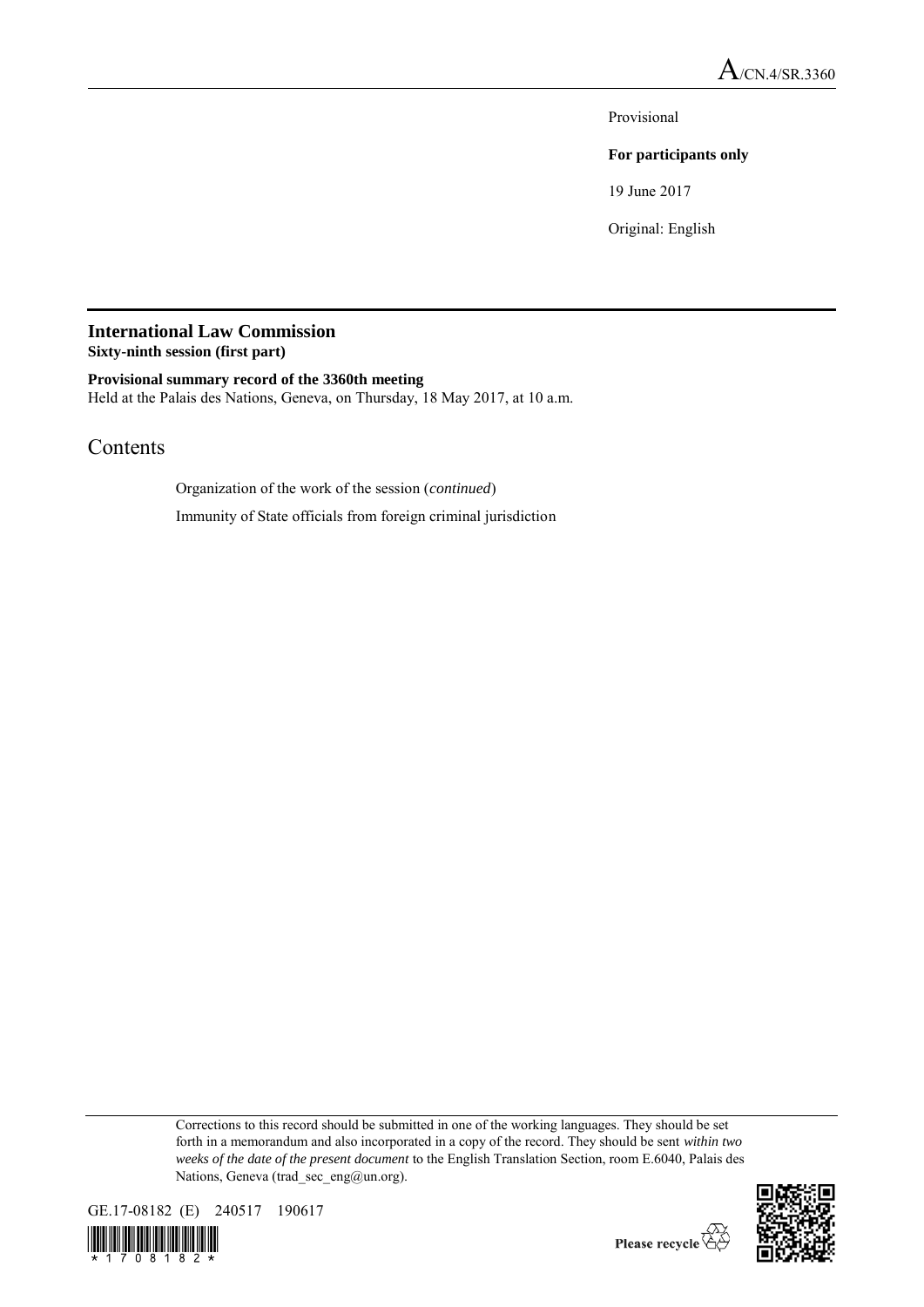### *Present*:

| Chairman:     | Mr. Nolte                   |
|---------------|-----------------------------|
| Members:      | Mr. Argüello Gómez          |
|               | Mr. Cissé                   |
|               | Ms. Escobar Hernández       |
|               | Ms. Galvão Teles            |
|               | Mr. Gómez-Robledo           |
|               | Mr. Grossman Guiloff        |
|               | Mr. Hassouna                |
|               | Mr. Hmoud                   |
|               | Mr. Huang                   |
|               | Mr. Jalloh                  |
|               | Mr. Kolodkin                |
|               | Mr. Laraba                  |
|               | Ms. Lehto                   |
|               | Mr. Murase                  |
|               | Mr. Nguyen                  |
|               | Ms. Oral                    |
|               | Mr. Ouazzani Chahdi         |
|               | Mr. Park                    |
|               | Mr. Peter                   |
|               | Mr. Rajput                  |
|               | Mr. Reinisch                |
|               | Mr. Ruda Santolaria         |
|               | Mr. Saboia                  |
|               | Mr. Šturma                  |
|               | Mr. Valencia-Ospina         |
|               | Mr. Vázquez-Bermúdez        |
|               | Mr. Wako                    |
|               | Sir Michael Wood            |
| Secretariat:  |                             |
| Mr. Llewellyn | Secretary to the Commission |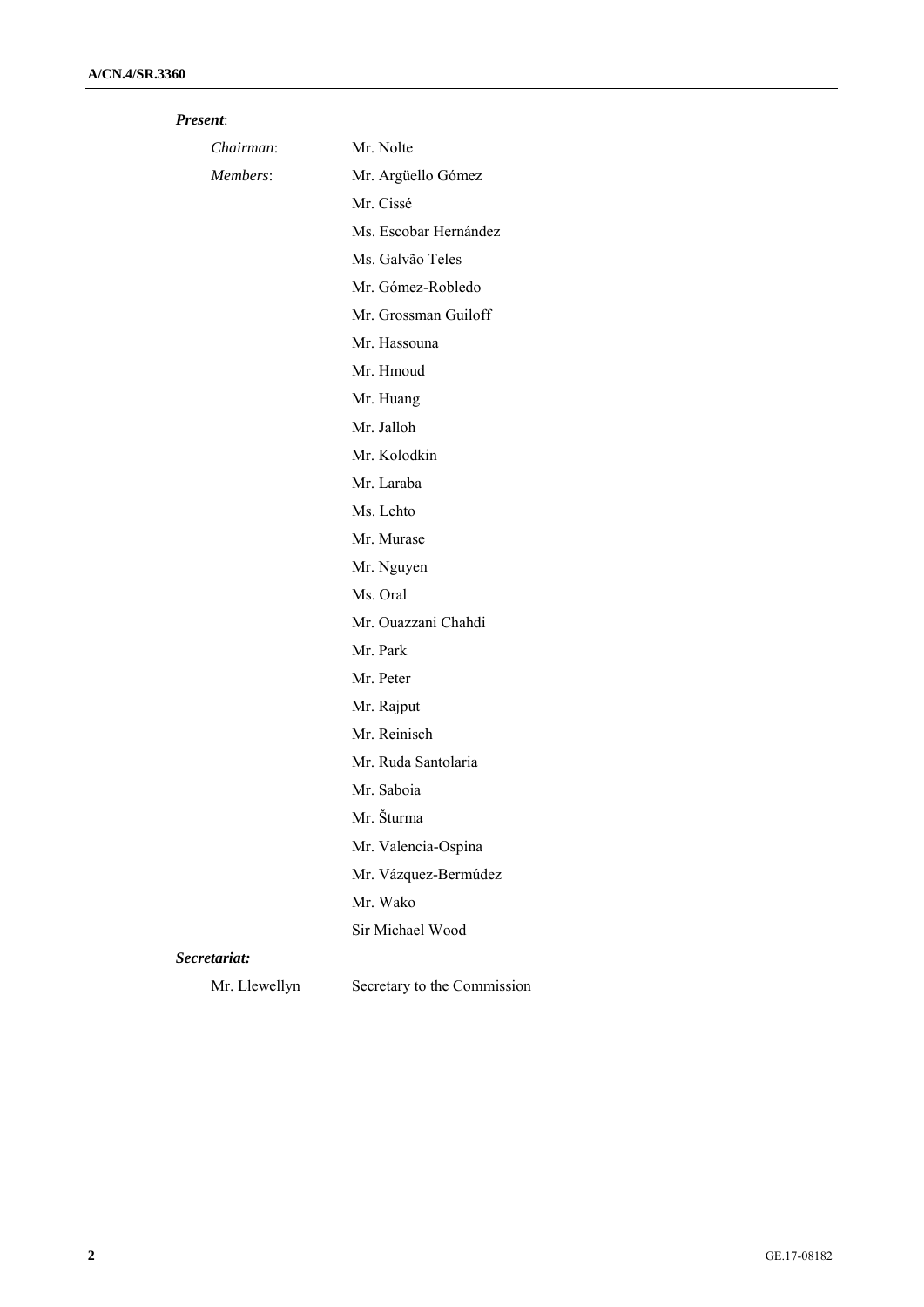*The meeting was called to order at 10.05 a.m.*

#### **Organization of the work of the session** (agenda item 1) (*continued*)

**Mr. Rajput** (Chairman of the Drafting Committee) said that the Drafting Committee on the topic of protection of the atmosphere was composed of Mr. Argüello Gómez, Mr. Cissé, Ms. Escobar Hernández, Ms. Galvão Teles, Mr. Hmoud, Mr. Jalloh, Ms. Lehto, Mr. Nguyen, Mr. Nolte, Ms. Oral, Mr. Park, Mr. Reinisch, Mr. Ruda Santolaria, Mr. Vázquez-Bermúdez and Sir Michael Wood, together with Mr. Murase (Special Rapporteur) and Mr. Aurescu (Rapporteur), *ex officio*.

#### **Immunity of State officials from foreign criminal jurisdiction** (agenda item 2) (A/CN.4/701)

**The Chairman** invited the Special Rapporteur to introduce her fifth report on the topic of immunity of State officials from foreign criminal jurisdiction (A/CN.4/701).

**Ms. Escobar Hernández** (Special Rapporteur) said that the Commission had begun its consideration of her fifth report on the topic at the previous session, but, since the report had at the time been available in English and Spanish only, it had been decided that the consideration of the report would, on an exceptional basis, be continued and completed at the current session. Although she had already introduced the report at the previous session, she would briefly do so for a second time, primarily for the benefit of newly elected Commission members, but also to take into account the views that had been expressed by Commission members at the previous session and by States in the Sixth Committee.

The fifth report was dedicated to a study of limitations and exceptions to the immunity of State officials from foreign criminal jurisdiction, an aspect of the topic that had been the subject of recurrent debate in the Commission and in the Sixth Committee and one that had, over the years, given rise to diverse and often opposing views. In the preparation of the report, she had continued to follow a methodology based essentially on an analysis of State practice, international jurisprudence and the previous work of the Commission. In addition, she had taken into account the information that States had provided in response to questions posed by the Commission. A total of 19 States had submitted written comments, which could be consulted on the Commission's website. She had also taken into account the oral statements made by delegations in the Sixth Committee, in particular those made in 2014 and 2015.

Her fifth report formed a unitary whole with her four previous reports and, as such, should be read and understood together with them. Draft article 7, for example, acquired its full significance in the light of the draft articles that had provisionally been adopted thus far.

Turning to the main substantive and methodological issues in the report, she said that it had three aims: to analyse practice with a view to determining whether there were situations in which the immunity of State officials from foreign criminal jurisdiction was without effect, even where such immunity was potentially applicable; to identify such situations, if they existed, and their legal basis; and, in the light of that analysis, to propose a draft article.

One of the main points that she wished to address concerned the term "limitations and exceptions", which reflected the various arguments that had been made in practice to support the non-application of immunity. Some crimes were understood not to be official acts or acts ostensibly connected with official status or simply not to be part of State functions, and they gave rise to limitations, whereas others were understood to be exempt from the regime of immunities because they violated *jus cogens* norms, internationally recognized human rights or, in a more general sense, the legal values and principles of contemporary international law, and they gave rise to exceptions. Thus, a limitation to immunity was identified as intrinsic or directly related to immunity or to one of its normative elements, whereas an exception was identified as extrinsic to immunity and to its normative elements, but as nevertheless belonging to the international legal system and thus as an element that should be taken into account in the determination of the applicability of immunity in a specific case.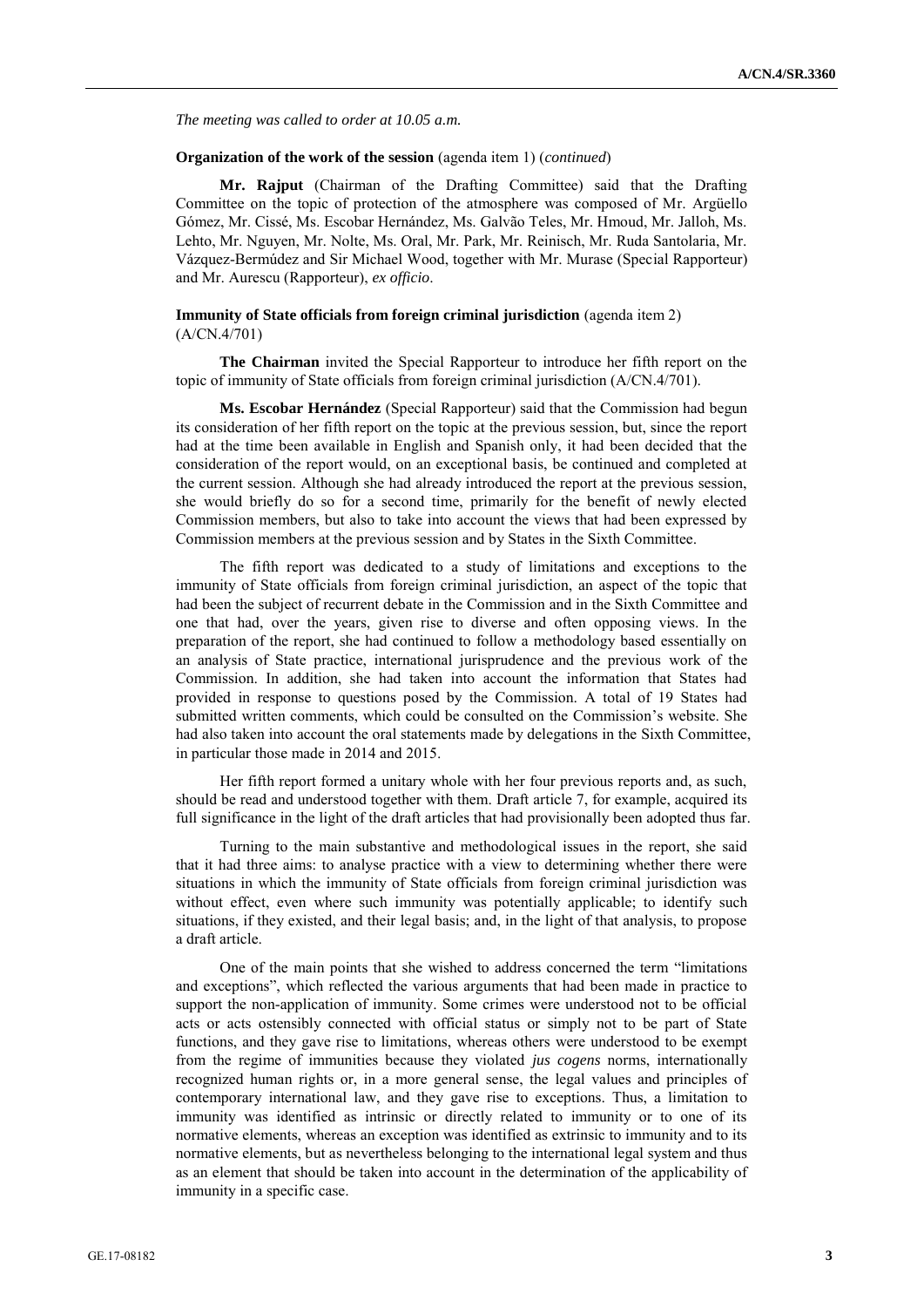That distinction served as a useful methodological tool with which to study the practice of the non-application of immunity and the legal basis for it. In any event, it should be noted that the two categories had similar effects in practice, namely the non-application of the legal regime of the immunity of State officials from foreign criminal jurisdiction in certain circumstances. That diversity of approaches for understanding and explaining the situations in which immunity did not apply was reflected in practice and in the positions adopted by Commission members and by States in the Sixth Committee and was captured in the comprehensive formulation used in draft article 7, namely "crimes in respect of which immunity does not apply".

Another point that she wished to address concerned the need to deal with limitations and exceptions under the specific regime of immunities and within the international legal system as a whole.

The issue of limitations and exceptions to immunity could not be dealt with in isolation. Indeed, limitations and exceptions acquired their full significance in the context of the study of immunity that had been undertaken in previous reports, which had made it possible to reveal the legal nature of that institution in contemporary international law and to identify the essential elements that had to be taken into account when examining the issue. Those elements included the interrelationship between immunity and jurisdiction and the notion of immunity as an exception to the exercise of jurisdiction; the notion of immunity as a procedural institution and its effect in some situations on the responsibility of the official; the distinction between the immunity of State officials from foreign criminal jurisdiction and the immunity of the State *stricto sensu*; and the distinction between the immunity of State officials before foreign criminal courts and their immunity before international criminal courts or tribunals.

The report considered the issue of limitations and exceptions to immunity on the basis of a view of international law as a normative system. From that standpoint, the immunity of State officials was a useful and necessary institution for ensuring that certain values and legal principles of the international legal order, in particular the principle of sovereign equality, were respected.

But at the same time, the immunity of State officials from foreign criminal jurisdiction, as a component of that system, had to be interpreted in a systemic fashion. That systemic approach required that other institutions that were also related to the principle of sovereignty, especially the right to exercise jurisdiction, should be taken into account, together with other sectors of the international legal order that reflected and embodied other values and principles of the international community as a whole, in particular international human rights law and international criminal law. As international law was a genuine normative system, the Commission's development of a set of draft articles meant to assist States in the codification and progressive development of international law with respect to a problematic but highly important issue for the international community could not, and should not, have the effect of introducing imbalances in significant sectors of the international legal order, whose development in recent decades was one of its defining characteristics.

That systemic understanding of international law made it necessary to take into account the relationship between immunity and *jus cogens*, the values and principles of international law, the legal dimensions of the concepts of impunity and accountability, the fight against impunity, the right of access to a court, victims' right to redress and the State's obligation to prosecute certain international crimes.

The last point that she wished to address concerned the role that the Commission attributed to State practice in its work. As she had noted in all her reports, the study of practice was an essential basis of the Commission's work. No theoretical argument, personal preference or ideology could replace practice. On the contrary, practice was the necessary starting point for any rigorous study capable of facilitating the formulation of proposals for codification and progressive development. It was only after the completion of such a study that an analysis that incorporated theoretical components and that suggested options for a particular issue could be carried out, especially if the issue was a controversial one. However, the primacy of practice should be understood in its proper context. Practice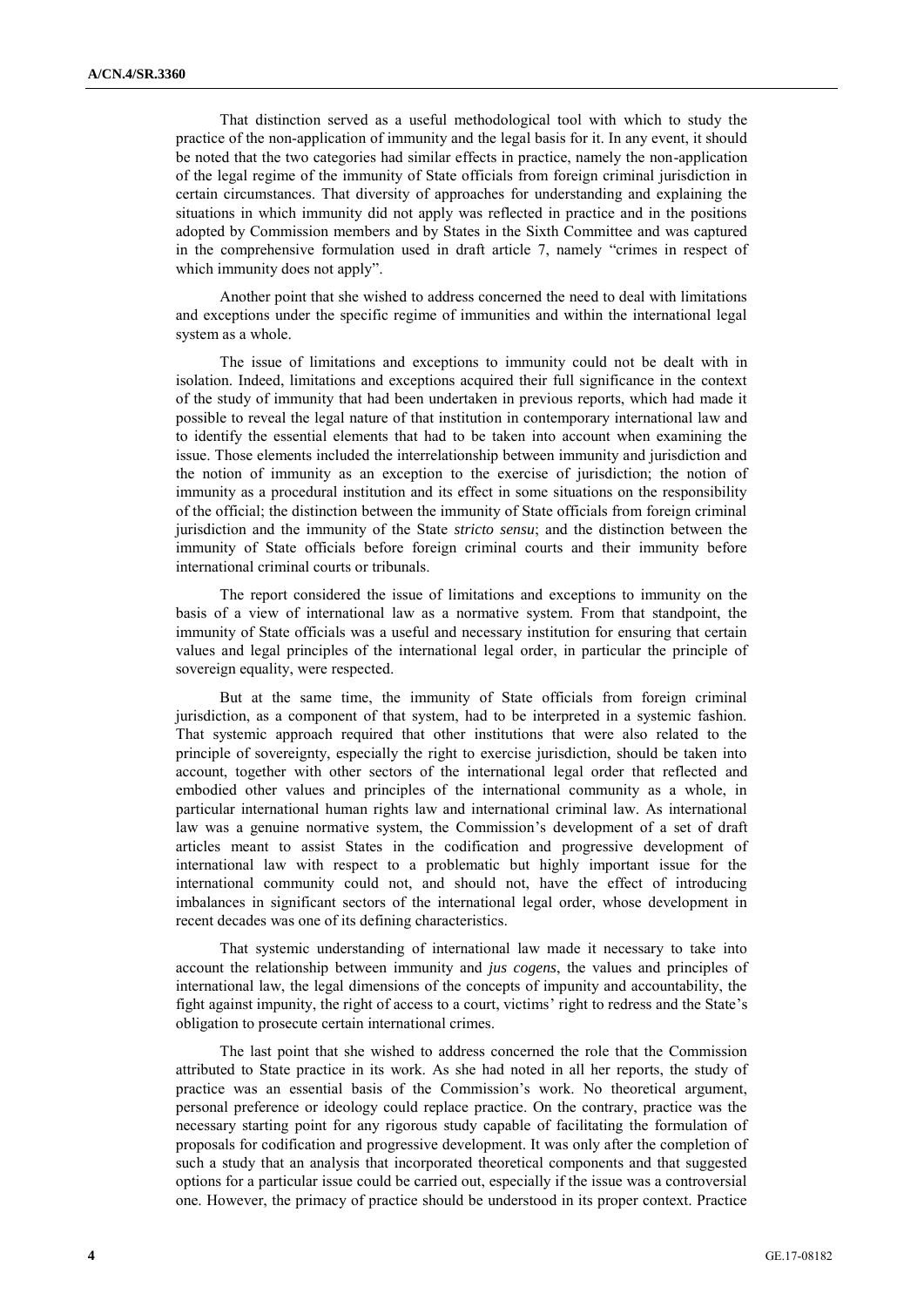should be duly taken into account, but it must also be interpreted and integrated into the international legal system. Or, to put it more simply, practice was neither neutral nor the sole basis on which decisions should be taken.

That had been her approach in the fifth report. It had been her clear intention to identify whether there were applicable rules of customary international law that could be codified and, if so, whether there was sufficient practice to establish the existence of a trend that would allow proposals for progressive development to be made. With regard to the existence of a rule of customary law, the report had taken into account the Commission's ongoing work on the identification of customary international law. With regard to the identification of a trend, the report was also anchored in an analysis of practice.

Of course, that study of practice could not be limited to international jurisprudence. Such an approach might be criticized as reductionist. On the contrary, in relation to the topic under consideration, the concept of practice should also include national legislation and the decisions of national courts, which, it must be remembered, were the bodies before which any issue related to immunity from jurisdiction was raised and whose decisions undoubtedly constituted an essential element of State practice, especially if it was borne in mind that, in accordance with the principle of separation of powers, such bodies occupied a central and privileged position in terms of the sovereign authority of the State to exercise jurisdiction.

On the basis of that study of practice, it was possible to conclude that the commission of international crimes must now be regarded as a limitation or an exception to immunity based on a rule of international customary law. Even if it were possible to question the existence of a relevant practice and *opinio juris* giving rise to an international custom, it did not seem possible under any circumstances to deny the existence of a clear trend in favour of certain limitations and exceptions, which would reflect an emerging custom.

The Commission should carry out its work in line with its mandate understood as a whole. That meant that it could, and should, address both codification and progressive development when a topic involved both components. That was certainly the case with respect to the immunity of State officials from foreign criminal jurisdiction and the issue of limitations and exceptions in particular.

Turning to draft article 7, she said that its three paragraphs set out all the elements that defined, in an integrated manner, the regime of limitations and exceptions to immunity.

Paragraph 1 sought to identify, in a general manner, the crimes in respect of which immunity did not apply. It had been drafted on the model of the United Nations Convention on Jurisdictional Immunities of States and Their Property. The expression "does not apply" was intended to take account of the various views put forward thus far on the classification of each of the situations mentioned in the report as either a limitation or an exception. Moreover, it faithfully reflected the effects of limitations and exceptions to immunity. The formulation was especially appropriate in the case of international crimes, since, while it was widely debated whether such crimes could be committed in an official capacity, there was broad support for the view that they were not covered by immunity. In addition, she had chosen to define the situations in which immunity did not apply by reference to the crimes over which jurisdiction was sought rather than by reference to the proceedings in which those crimes could be examined.

The paragraph addressed three instances in which immunity did not apply, namely crimes under international law, crimes of corruption and crimes covered by the so-called "territorial tort exception". With regard to crimes under international law, she had chosen to refer explicitly to genocide, crimes against humanity, war crimes, torture and enforced disappearances. Those were the crimes that occurred most frequently in practice, were recognized in treaties and whose classification as crimes under international law was widely accepted by the international community.

Paragraph 2 defined the scope of limitations and exceptions. The provisions of paragraph 1 would not apply to persons who enjoyed immunity *ratione personae* — that is, Heads of State, Heads of Government and ministers for foreign affairs — during their term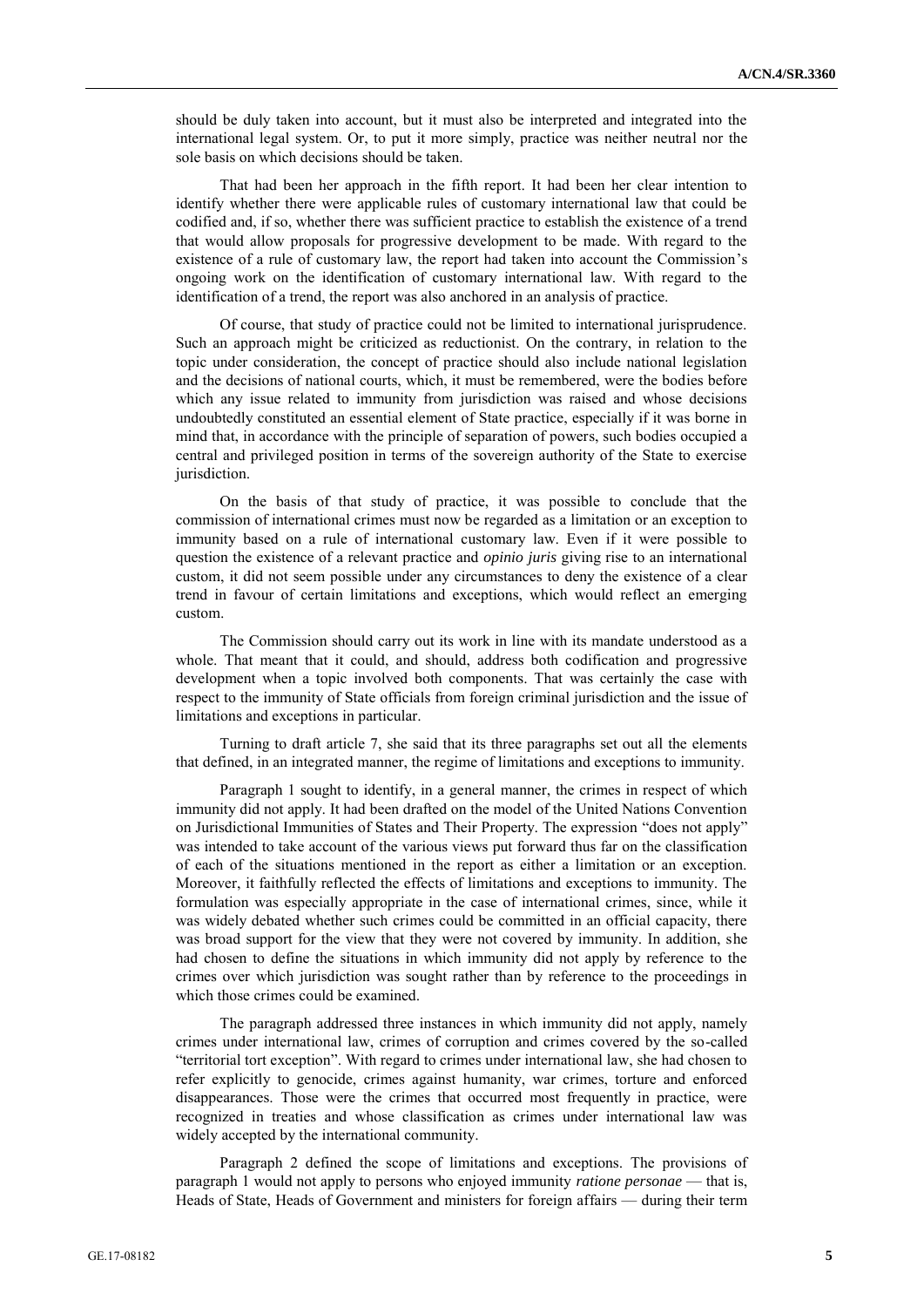in office. Consequently, limitations and exceptions to immunity would apply only to immunity *ratione materiae* as already defined by the Commission. The exclusion of those three categories of State officials was based on practice and had been confirmed by the International Court of Justice. However, it should be borne in mind that limitations and exceptions were inapplicable to Heads of State, Heads of Government and ministers for foreign affairs only during their term of office, after which time the provisions of paragraph 1 would once again become applicable.

Lastly, paragraph 3, which took the form of a "without prejudice" clause, set out two scenarios in which immunity would not apply owing to the existence of special regimes. The first scenario involved the existence of a treaty in force between the forum State and the State of the official under which immunities of State officials could not be invoked before their respective criminal courts. The second involved a general obligation on the forum State to cooperate with an international tribunal. The regimes referred to in paragraph 3 reflected examples found in practice. Paragraph 3 (ii), in particular, took into consideration the complex situation arising from the application of article 98 (1) of the Rome Statute of the International Criminal Court, which had been reflected in terms of the immunity of State officials from foreign criminal jurisdiction in the South African courts in the *Al-Bashir* case and which had even led to the decision of the Government of South Africa to withdraw from the Rome Statute.

As she had indicated on several occasions, the issue of limitations and exceptions to immunity was one of the most controversial aspects of the topic. Nevertheless, it was an aspect to which both Commission members and States continued to attach great importance. At the previous session, several Commission members had been able to express their views on the issue both in formal statements and in mini-debates. Those views, in particular those expressed by Commission members, formed part of the general debate on the topic and would have to be taken into account in the final decision that the Commission would adopt at the current session.

She wished to make two comments in that regard. First, Commission members were divided in their views, and it was not yet possible to establish whether there was a majority view on the issue. Secondly, the debate on the topic had once again reopened the discussion on the scope of the Commission's mandate, in particular with regard to the role assigned to codification and progressive development and the manner in which *lex lata* and *lex ferenda* should be understood.

Several delegations in the Sixth Committee had also expressed their views on the topic during the seventy-first session of the General Assembly in 2016. A few had indicated that they would refrain from commenting on the question of limitations and exceptions to immunity until the Commission had concluded its discussion of the fifth report. The remainder, while indicating that their observations were of a preliminary nature pending completion of the debate, had commented on various issues addressed in the report and, at times, on draft article 7.

A number of delegations had unequivocally expressed the view that limitations and exceptions did not exist in respect of either immunity *ratione personae* or immunity *ratione materiae*, while others had expressed that view less categorically. Some delegations had declared their support for the differentiated treatment of immunity *ratione personae* and immunity *ratione materiae* with regard to limitations and exceptions, while several others had strongly supported the existence of limitations or exceptions in respect of immunity *ratione materiae*, particularly with regard to international crimes. The view had also been advanced that international crimes could not be understood as official acts and were therefore not covered by immunity *ratione materiae*.

Some delegations had expressed scepticism about the inclusion of crimes of corruption as exceptions or limitations to immunity. The view had also been expressed that acts of corruption were carried out for personal benefit and were therefore limitations to immunity and not covered by it. A number of delegations had expressed an interest in analysing in greater depth the subject of crimes of corruption in relation to immunity.

There had been general agreement concerning the non-application of limitations and exceptions in the case of immunity *ratione personae*.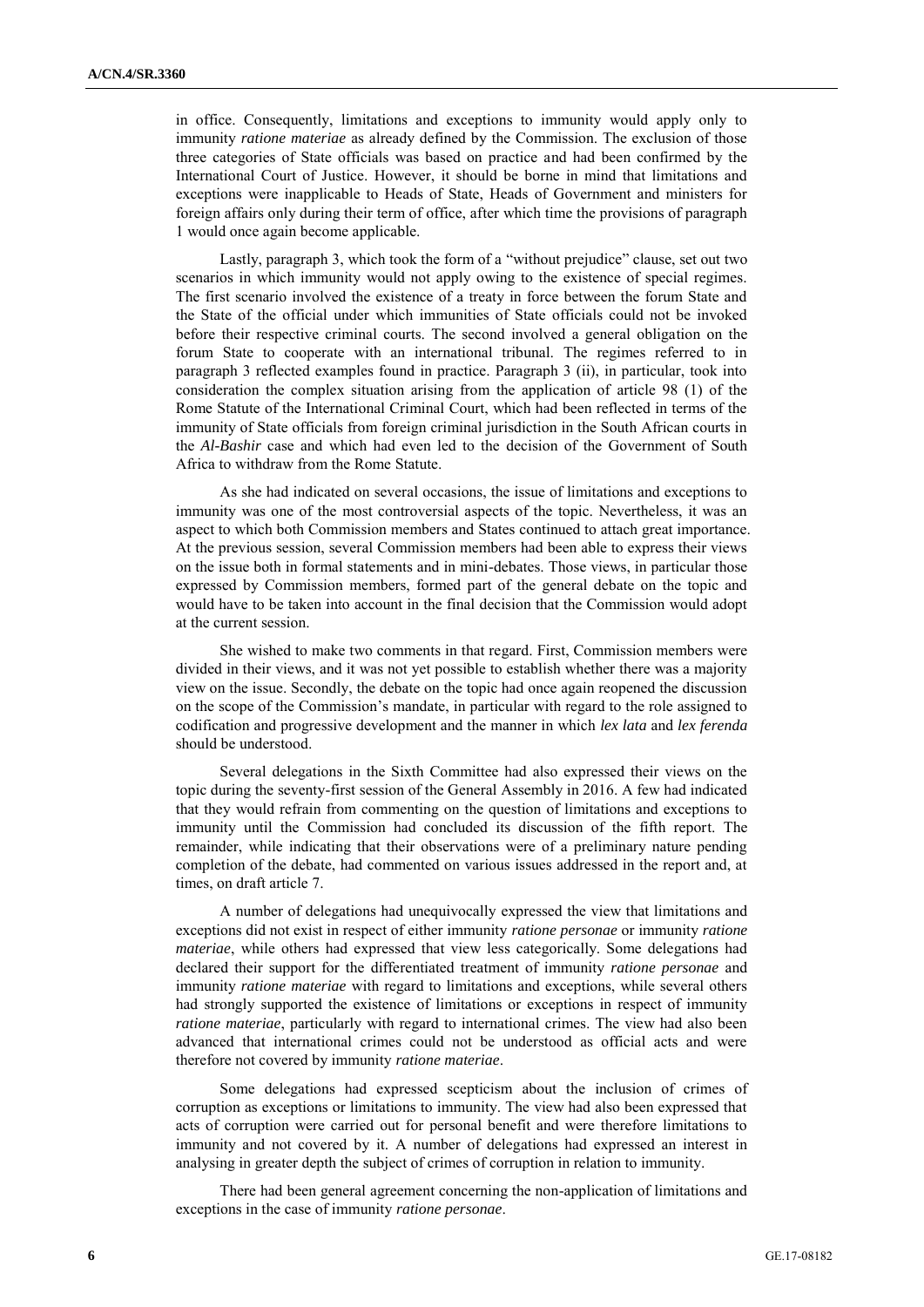A few delegations had emphasized the need to take into account the fact that immunity was based on the principle of the sovereign equality of States, that its objective was to preserve the stability of international relations and that, consequently, limitations and exceptions were to be avoided. A number of delegations had expressed the need to strike a balance between respect for the principle of sovereign equality — and the maintenance of stable international relations — and the fight against impunity. According to several delegations, it was necessary for the work of the Commission to take into account the advances that had been made in recent decades in international criminal law but to ensure that, in so doing, it did not undermine those advances. A few delegations had maintained that, in dealing with immunity and possible limitations and exceptions, the Commission should confine itself to codification, while a number of others had taken the view that the Commission should exercise both aspects of its mandate, namely, the progressive development and codification of international law.

Delegations had drawn attention to the need for caution in dealing with the question of limitations and exceptions to immunity. Some had also drawn attention to the risk that criminal jurisdiction might be exercised over a foreign official for political ends or without procedural safeguards being adequately respected. According to the delegations in question, in order to avert those risks, it was necessary to establish appropriate procedural mechanisms; a few others had highlighted the importance of examining the procedural aspects of immunity. Lastly, nearly all States that had participated in the debate had highlighted the importance of the topic, in general, and the question of limitations and exceptions to immunity, in particular.

The views expressed by delegations clearly illustrated the controversial nature of the topic, which, moreover, involved core categories of contemporary international law and touched on interests of major importance to States.

She recalled that, at the Commission's previous session, Mr. McRae had accurately identified the challenges posed by the question of limitations and exceptions to immunity, especially with regard to the role to be assigned to *lex lata* and *lex ferenda*, and the relative weight to be given to codification and progressive development in the Commission's work on the topic. At the current session, it was for the Commission to respond to the question raised on that occasion by Mr. McRae, namely whether it would embrace the developing trend in international law identified by the Special Rapporteur or whether it would seek to halt it.

Regarding the Commission's future work on the topic, her intention was to hold informal consultations during the second part of the session in order to study various procedural aspects relevant to the topic, for which purpose she proposed to distribute a short working paper in due course. She planned to submit her sixth and final report on the topic for the Commission's consideration during its seventieth session, with a view to concluding the debate on the topic and adopting the draft articles on first reading during that session.

**Mr. Park** said that the question of limitations and exceptions to immunity was one of the most difficult aspects of the Commission's work on the topic. The question was particularly important for the Republic of Korea, where national law provided for criminal jurisdiction over all foreigners who committed serious international crimes outside the territory of the State but who were present in it, regardless of their official status. However, it was uncertain whether high-ranking State officials could enjoy immunity from such jurisdiction, since the courts had never dealt with such cases. In that context, the work of the Commission was very important.

At the previous session, while a number of members had supported the Special Rapporteur's proposition that the commission of international crimes could constitute an exception to the immunity of State officials from foreign criminal jurisdiction under international customary law, others had taken the view that no such exception existed. For his part, he considered that work on the topic should take account of both the progressive development and codification of international law. The Commission's mandate was to identify existing international law and then to decide to what extent it was necessary to incorporate *lex ferenda* provisions into it. In that regard, the starting point for the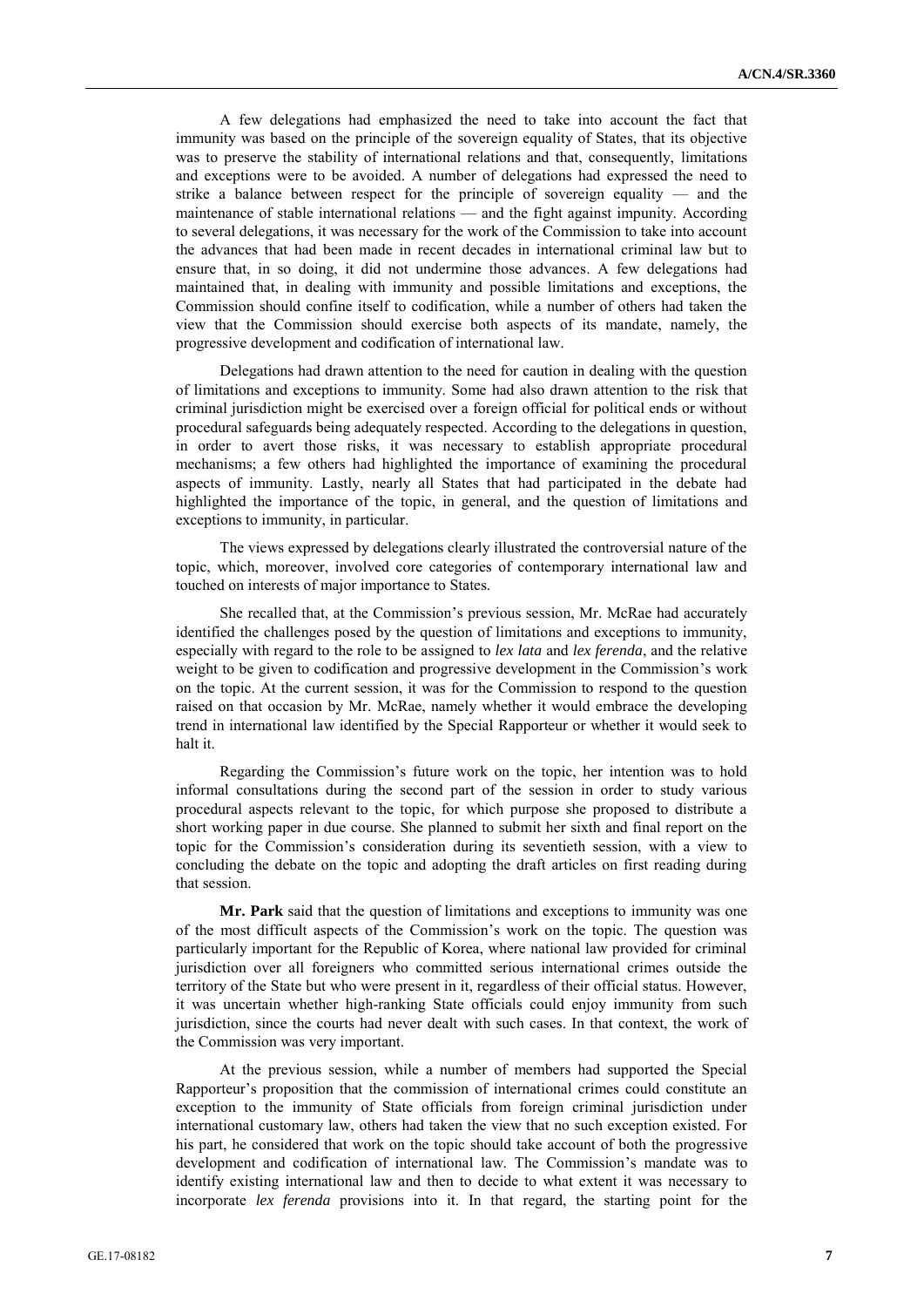Commission's work was existing international law. In its examination of the topic, the Commission must, first of all, establish the relevant existing international law and then take into consideration the *lex ferenda*. When considering the *lex ferenda* of immunity, the Commission must above all take into account the protection of human rights. Ultimately, he was in favour of striking a balance between *lex lata* and *lex ferenda* in the draft articles, and it was important not to confuse the two.

The Special Rapporteur concluded in paragraph 184 of her report that there were sufficient elements pointing to the existence of a customary norm that recognized international crimes as a limitation or exception to immunity. She argued that there were limitations or exceptions because there was no consistent practice against the nonapplicability of such immunity. Given that the immunity of State officials was recognized, in principle, under international law, it was important to ascertain whether there was consistent practice in favour of a limitation or exception. The Special Rapporteur did not appear to have succeeded in justifying her conclusion to that effect; consequently, more research was needed in order to substantiate that conclusion.

Generally speaking, he endorsed the Special Rapporteur's analysis in paragraphs 236 to 242 of the report. However, he disagreed with her assessment of the decision reached by the European Court of Human Rights in the case of *Jones and Others v. United Kingdom*, from which she inferred a trend not to recognize the immunity of State officials when the latter had committed acts of torture, even though that decision related to civil proceedings. In his view, the Court in its decision did not go so far as to recognize torture as a reason for the non-applicability of immunity but rather merely observed a trend in the development of international law towards non-applicability, without recognizing the existence of a rule that allowed for a limitation or exception to immunity. It would be wiser to conclude that the Court considered a limitation or exception in the context of torture to fall into the category of *lex ferenda*.

In his view, the International Court of Justice and the European Court of Human Rights did not recognize the violation of a *jus cogens* norm as a basis for the nonapplicability of immunity. For her part, in paragraph 187 of her report, the Special Rapporteur tended to downplay the value of the decisions of those courts, arguing that their decisions dealt with State immunity, not the immunity of State officials, and that their decisions could be considered only a "subsidiary means" of determination of the existence of a practice accompanied by *opinio juris* that was relevant as evidence of a customary norm and that they could never replace national courts in the process of the formation of custom.

To his mind, the Special Rapporteur provided no convincing explanation as to why limitations or exceptions to the immunity of State officials should be distinguished from limitations or exceptions to State immunity. Both types of immunity were procedural systems whose aim was to protect the sovereign equality of the State.

The value of judicial decisions as a subsidiary means under article 38 (1) of the Statute of the International Court of Justice should not be underestimated. Those decisions served as important evidence of the formation of customary international law. In certain cases, it might be more relevant to examine the decisions of the International Court of Justice than to identify the practice of some States.

His own position was that it was difficult to conclude definitively that there already existed a limitation or exception to the immunity of State officials before national courts based on the commission of serious international crimes or crimes of corruption. Given the uncertainty of that situation, it would be better to consider such a limitation or exception as *lex ferenda*. The question then arose as to what extent *lex ferenda* should be reflected in the Commission's work on the topic. He had three comments in that regard.

First of all, in the twenty-first century, it could no longer be denied that the protection of persons against widespread and grave violations of human rights was becoming an essential value that the international community must pursue. In that regard, he fully agreed with the position taken by the Special Rapporteur in paragraphs 191 to 205 of her report.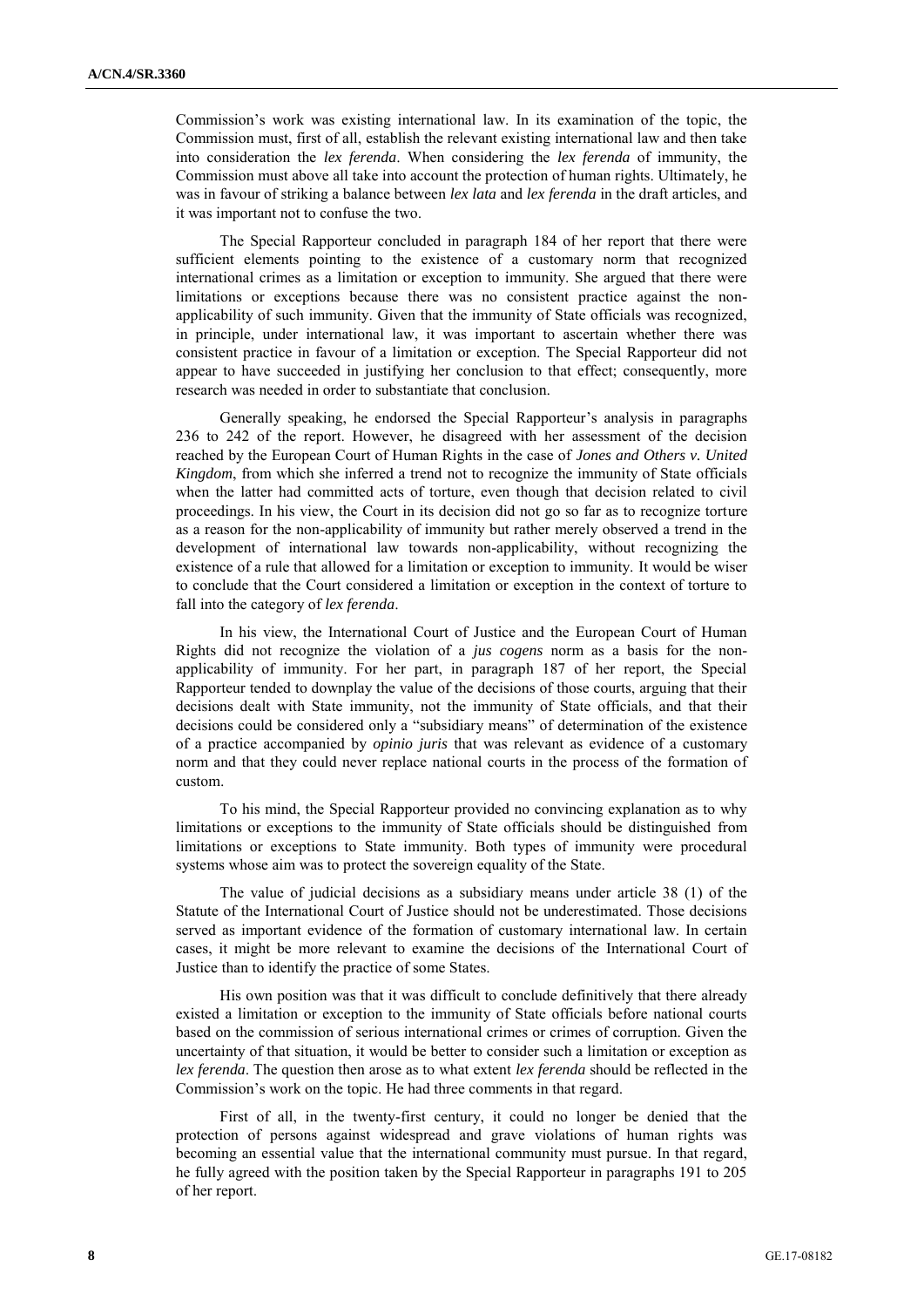Secondly, he supported the second approach mentioned in paragraph 157 of her report regarding the relationship between international criminal courts and national courts. When taking into account the development of international criminal law, it was also necessary to review the system of immunity before national courts. There was a growing demand throughout the world for human rights protection and for combating impunity; the system of immunity should therefore not hinder the protection of the common interests of the international community. The Commission should take that factor into account in its work as a matter of *lex ferenda*.

Thirdly, a change in the scope of the functional immunity of State officials, immunity *ratione materiae*, from foreign criminal jurisdiction was inevitable and would not conflict with contemporary thinking, in the same way that State immunity was evolving from an absolute concept to a relative one. Such a trend had been confirmed not only in national laws, for example in Belgium, the Netherlands and Spain, but also in the opinions of publicists. One illustration of such a change was the Resolution on the Immunity from Jurisdiction of the State and of Persons Who Act on Behalf of the State in case of International Crimes, which had been adopted by the Institute of International Law in 2009. Article III (1) of the resolution clearly indicated the following: "No immunity from jurisdiction other than personal immunity in accordance with international law applies with regard to international crimes."

Turning to draft article 7, he said that he supported the Special Rapporteur's decision not to refer to "limitations" or "exceptions" in the title, but to use wording reminiscent of the phrase "proceedings in which State immunity cannot be invoked", which was to be found in the United Nations Convention on Jurisdictional Immunities of States and Their Property. Genocide, crimes against humanity, war crimes, torture and enforced disappearances were all serious international crimes and therefore constituted a limitation or exception to immunity. Enforced disappearances, notwithstanding more limited State practice in that respect, merited inclusion in the list because it was today deemed to be a crime against humanity. He agreed with those Commission members who had stated in 2016 that it would have been preferable to include the crime of aggression in paragraph 1 (i), because it was a breach of *jus cogens* norms. On the other hand, there was insufficient evidence to support the retention of crimes of corruption in the draft article, since none of the conventions combating corruption contained an express provision on the nonapplicability of immunity to such crimes. As far as paragraph 1 (iii) was concerned, wide acceptance of the territorial tort exception meant that it could be said to exist in current international law.

With regard to paragraph 2, he agreed that a distinction should be drawn between immunity *ratione personae* and immunity *ratione materiae*. If the Commission were to conclude that a person enjoying immunity *ratione materiae* forfeited that immunity if he or she committed certain serious crimes, that would indubitably have a bearing on other immunity regimes, such as that of diplomats, which the Commission had excluded from the scope of the draft articles.

When drawing up a list of crimes to which immunity would not apply, the Commission must establish a balance between *lex lata* and *lex ferenda*. The interests of the international community would be compromised if it failed to make provision in international law for a response in the event of State officials committing genocide, crimes against humanity or other acts which violated *jus cogens* norms. No criminal could skulk behind the screen of immunity which international law afforded to States or in respect of official acts.

**Sir Michael Wood** said that he had a different opinion on many of the core ideas just set out by the Special Rapporteur. He very much agreed with the thoughtful statements which had been made by Mr. Huang and Mr. Singh at the previous session. He recalled that the previous year the Special Rapporteur had indicated that it might be advantageous to consider procedural aspects in parallel with exceptions. It was unfortunate that the Commission had not yet received the Special Rapporteur's sixth report on procedural aspects and procedural guarantees of the rights of State officials subject to foreign criminal jurisdiction. Procedural issues were of fundamental importance and were closely linked to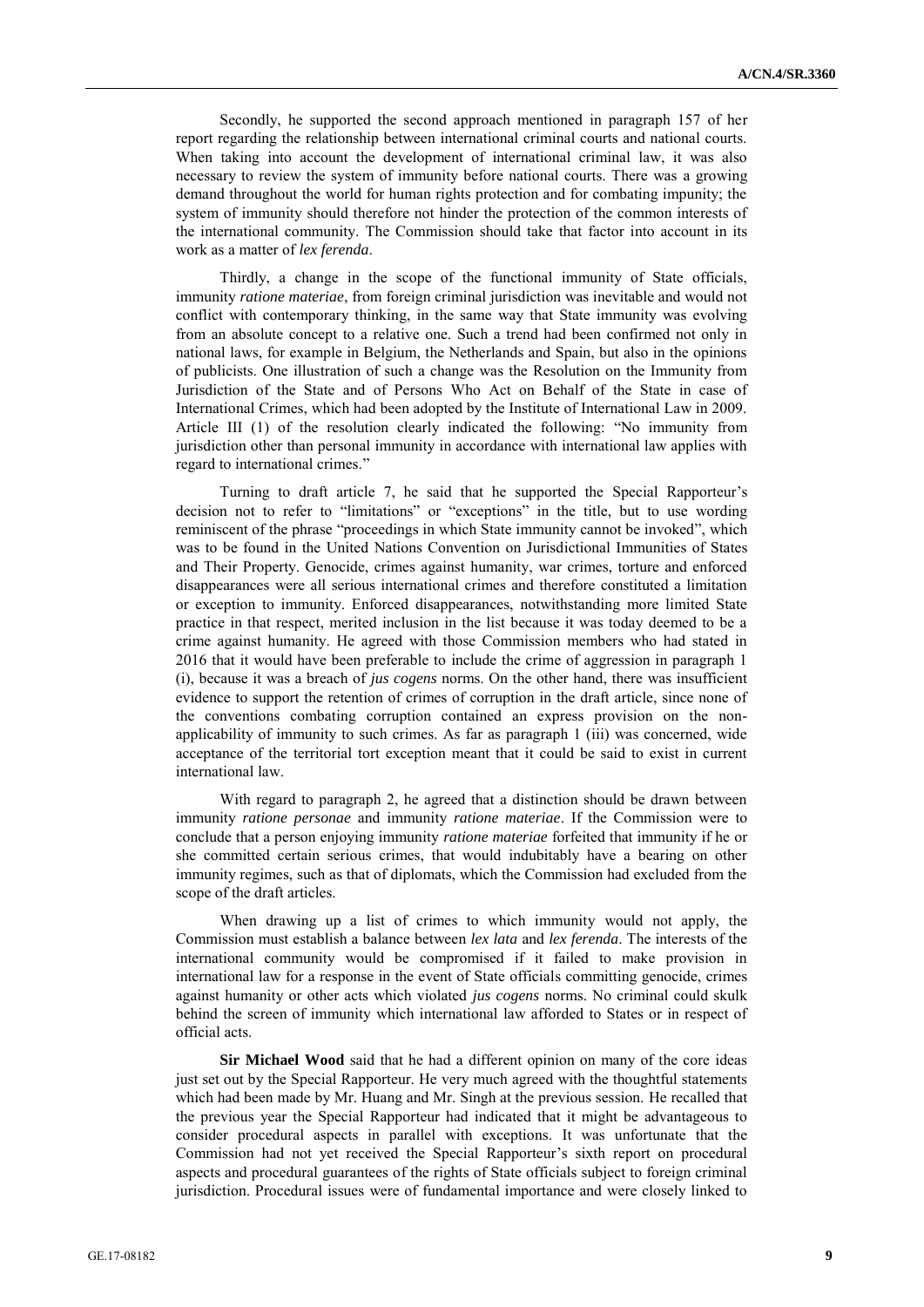questions of exceptions. Since their consideration must go hand in hand, it was impossible to make informed decisions on possible exceptions at the current session.

The Sixth Committee debate on the fifth report had been illuminating. It had shown that States expected the Commission to proceed with particular caution and to distinguish between existing rules of international law and proposals for new legal rules. Such a distinction was particularly important for States where the courts directly applied rules of existing customary international law. In that connection he drew attention to paragraphs 51 and 52 of the topical summary of the discussion held in the Sixth Committee of the General Assembly during the seventy-first session, prepared by the Secretariat (A/CN.4/703).

Commenting generally on the methodology employed for the current topic and in particular for the issue of exceptions, he underscored the fact that immunities played a vital role in international relations. Provision had been made for them in long-standing, fundamental rules of international law, and attempts to curtail or remove them would pose considerable risks to the international order and to peaceful relations among States. The Commission must therefore strive to strike a proper balance between the need to punish perpetrators of crimes and respect for the sovereign equality of States. The way to do that was firstly to clearly distinguish between the existing law and possible new rules of law. Failure to do so would sow confusion and might lead to abuses and violations of existing law, which could potentially give rise to serious tension between States. It would be irresponsible of the Commission to foster such tensions.

Secondly, a balance could also be struck through the identification and development of proper procedural safeguards against abuse or misuse of any exceptions to immunities. For that reason, it would be useful to have the views of the current Special Rapporteur on the contents of paragraphs 61 (a), (e), (f), (g), (h) and (i) of her predecessor's well-received third report (A/CN.4/646) and on his conclusions with regard to waiver, all of which were well substantiated and closely related to possible exceptions. States were keen to have such safeguards put in place in order to avoid the harmful effects of politically motivated prosecution activities.

His first general comment on the fifth report was that very useful material was already available on the matters raised therein, such as the secretariat memorandum (A/CN.4/596), the first Special Rapporteur's reports, especially his second report (A/CN.4/631) and the summary records of the debates in the Commission and Sixth Committee in 2011 and 2016. The fifth report should not be read in isolation.

His second general point was that, although section I.A was entitled "General considerations" it did not set out any substantive general considerations. The list of publications on the subject contained in footnote 27 was highly selective. The resolutions of the *Institut de Droit International* mentioned in paragraph 12 had been controversial and had not received much acknowledgement from States. Each of the court decisions to which reference was made addressed very different points. In other words, none of the materials cited in the report told the Commission much.

Section I.B disregarded the fact that within the Commission and the Sixth Committee there had been some strong disagreement with the Special Rapporteur's earlier reports. For example, she had not acknowledged his own position that the "values and legal principles that are affected by immunity" of which she had spoken in her preliminary report were vague and entirely subjective and, as such, could not be a basis for serious work by the Commission. A clear analysis of all relevant State practice in relation to each specific exception would have been more useful than the scattering of explanatory material through the report.

Thirdly, although he did not intend to comment in detail on the wealth of theoretical questions raised in the report, as they were of no great significance for the decisions which the Commission would have to take, his silence should not be taken as agreement with the Special Rapporteur.

One of those questions was the distinction between limitations and exceptions. According to the Special Rapporteur, limitations were related to normative elements, while exceptions were defined by external elements. However, the practical significance of that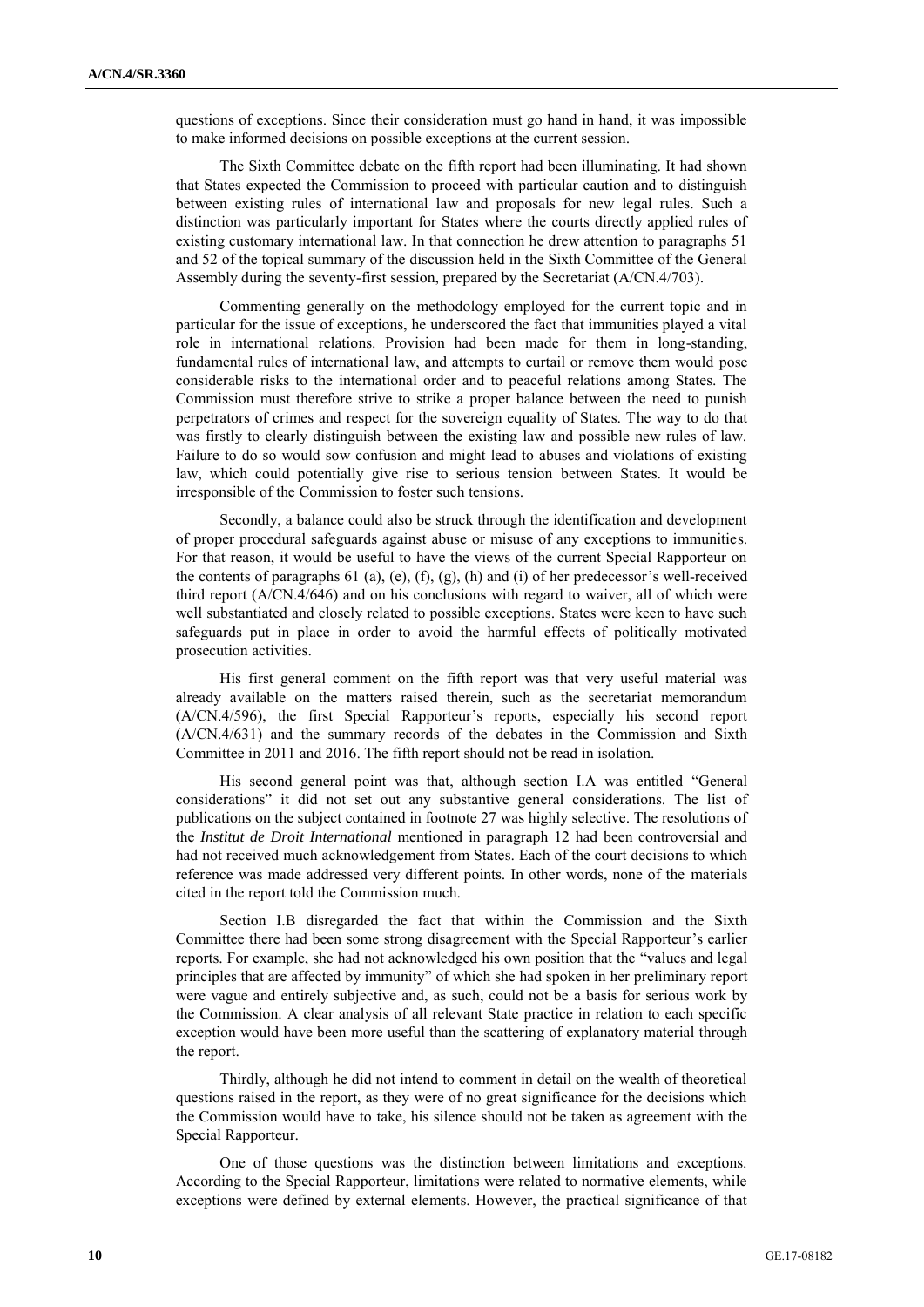distinction was unclear, perhaps because of the terminology employed in the report. Although the Special Rapporteur seemed to have in mind what her predecessor had more simply termed exceptions and absence of immunity, she had a much broader understanding of "exceptions". In her view, compliance with the values and legal principles of international law as a whole and the need to avoid undesired effects in certain areas of international law would constitute the starting point for defining exceptions to immunity. Such a subjective approach was certainly not a sound basis for establishing *lex lata* or making proposals for new law.

The Special Rapporteur had suggested that, since for the purposes of the draft articles it was unnecessary to maintain the distinction between limitations and exceptions, which hardly existed in practice, they could be subsumed under the umbrella term of "nonapplication of immunities". However, that approach should be taken only if the Commission was unable to agree on how to distinguish between limitations and exceptions. He believed that such a distinction was possible and, for that reason, he would prefer not to deal with them in one provision.

The two claims advanced in the report in support of draft article 7 (1) (i), namely that it reflected an existing rule of customary international law and that there was a majority trend towards such a rule, were inconsistent and he disagreed with both. On the contrary, he agreed with the conclusion drawn in paragraph 90 of the former Special Rapporteur's second report which the current Special Rapporteur had noted in paragraph 16 of the fifth report — that there was no customary norm, or trend towards the establishment of such a norm, making it possible to assert that there were exceptions to immunity — because in fact there was no general practice establishing any such exceptions or adequate evidence of their acceptance as law.

He had expected the Special Rapporteur to propose that the Commission should recommend to States in the General Assembly that they should consider adopting treatybased rules — with the essential procedural safeguards — embodying certain exceptions to immunity *ratione materiae* as new rules of law which States could adopt, modify or reject. He would not have been opposed to working on such a proposal for new law. However, the Special Rapporteur appeared to claim in her fifth report that such exceptions were or might already be customary international law, whereas in 2016 many States in the Sixth Committee had noted that that was not the case. The methodology of the analysis in paragraphs 181 to 189 and the specific evidence relied on therein were therefore unconvincing.

As for methodology, the Special Rapporteur purported to invoke elements from the Commission's work on the topic "Identification of customary international law", but her approach had little to do with it. An examination of the various materials to which she referred made it clear that they did not support her thesis. The judgment in the *Bouters*e case had been set aside by the Supreme Court of the Netherlands and the *Hailemariam* case seemed to be irrelevant, since it involved an Ethiopian national.

As for the core arguments for the existence of an exception to immunity as a rule of customary international law when international crimes had been committed, the Special Rapporteur claimed that there was a trend towards such an exception in national courts, although there was no evidence of any such a trend and she contradicted that claim in paragraph 220 of the report, which pointed to a paucity of practice. She also maintained that national laws had gradually included that exception, but paragraphs 42 and 44 contradicted that idea. The implementing laws of the Rome Statute were of dubious relevance, as they had in principle been enacted solely for the purposes of that treaty. The Special Rapporteur also seemed to rely on the conclusion of treaties criminalizing specific conduct and providing for individual criminal responsibility. But, as the International Court of Justice had explained in the case concerning the *Arrest Warrant of 11 April 2000 (Democratic Republic of the Congo v. Belgium)*, such treaties in no way affected immunities under customary international law. In that connection, he drew attention to the Court's findings in paragraph 59 of its judgment of 14 February 2002, where it had stated that "although various international conventions or the prevention and punishment of certain serious crimes impose or States obligations of prosecution or extradition, thereby requiring them to extend their criminal jurisdiction, such extension of jurisdiction in no way affects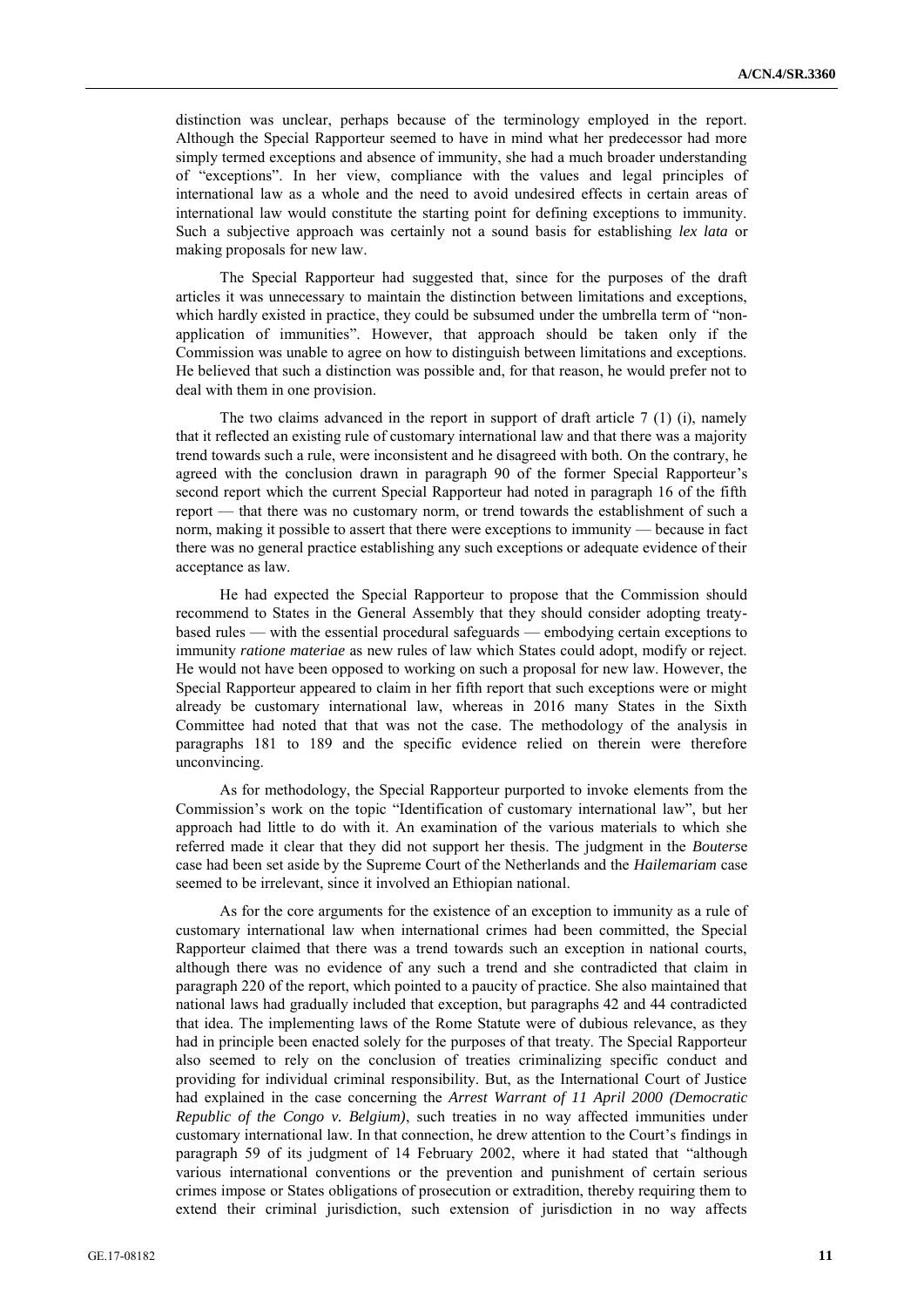immunities under customary international law …. These remain opposable before the courts of a foreign State, even where those courts exercise such a jurisdiction under these conventions."

The Special Rapporteur was seeking to bolster that proposed exception by including a section in the report, section IV.A.2, on what she termed the systemic foundation for it. That section, which seemed to simply put forward "various arguments in favour" of the exception, was totally unconvincing and unnecessary for the purposes of determining the *lex lata*. Its very inclusion in the report already showed that the Special Rapporteur was not convinced that the exception formed part of customary international law. Moreover, any true systemic foundation should not only look at arguments in favour, as was done in the report, but should also develop and look at those against, and then try fairly to weigh them.

Draft article 7 (1) (ii) proposed a limitation or exception for what, in the English translation, read "corruption-related crimes". The French text had similar wording, while the term used in the Spanish text was "*los crímenes de corrupción*". He had three general comments in that regard.

First, even in Spanish, the expression "*los crímenes de corrupción*" was extraordinarily vague. What relationship to corruption must an offence have in order to be covered by the proposed exception? What crimes were covered by the Spanish text? Did they include bribery, embezzlement, misappropriation of property, abuse of functions, illicit enrichment and money-laundering? Perhaps, however, there was no need to go into those questions, because the proposed exception in question seemed not to be a very serious one. There was no basis whatsoever for singling out, for the purposes of the present topic, among all transnational crimes, corruption-related crimes.

Secondly, he understood that the Special Rapporteur did not see that draft subparagraph as *lex lata*. That was apparent from paragraph 234 of the report, where she simply stated that it "might be appropriate" to have a provision establishing corruptionrelated crimes as a "limitation or exception" — which implied, he supposed, that it might not be appropriate.

Thirdly, the Special Rapporteur's approach to the issue seemed to be that corruptionrelated crimes could be either a "limitation" of immunity *ratione materiae* or an exception thereto. Clarity was needed in that regard. If it was a limitation, that type of act would not be covered by draft article 6 (1) and would therefore fall outside the scope of immunity *ratione materiae*. If it was an exception, it would be necessary to demonstrate the existence of an exception under customary international law or some rationale for distinguishing that crime from all other transnational crimes.

In support of draft article 7 (1) (ii), reference was made in paragraph 37 of the report to a number of conventions that criminalized corruption. None of those instruments, however, supported the idea of crimes of corruption as a "limitation or exception". He would draw attention in that regard, for example, to an interpretative note to article 16 of the United Nations Convention against Corruption, which concerned the criminalization of bribery of foreign public officials and officials of public international organizations. That note read: "This article is not intended to affect any immunities that foreign public officials or officials of public international organizations may enjoy in accordance with international law."

Draft article 7 (1) (iii) concerned a possible territorial crime exception. The matter had been carefully considered in Mr. Kolodkin's second report and in the secretariat's 2008 memorandum. Such an exception could certainly be considered, although it was controversial, and the Commission would need to address some additional issues not covered in the Special Rapporteur's fifth report, including procedural ones. At the previous session, Mr. Singh had pointed out a whole series of omissions, such as the need to address military activities; he agreed with what Mr. Singh had said on that occasion.

Draft article 7 (2) reflected existing practice and should not give rise to much debate within the Commission. However, in order to express more clearly the important point made therein, it might be preferable to dispense with that paragraph and simply to specify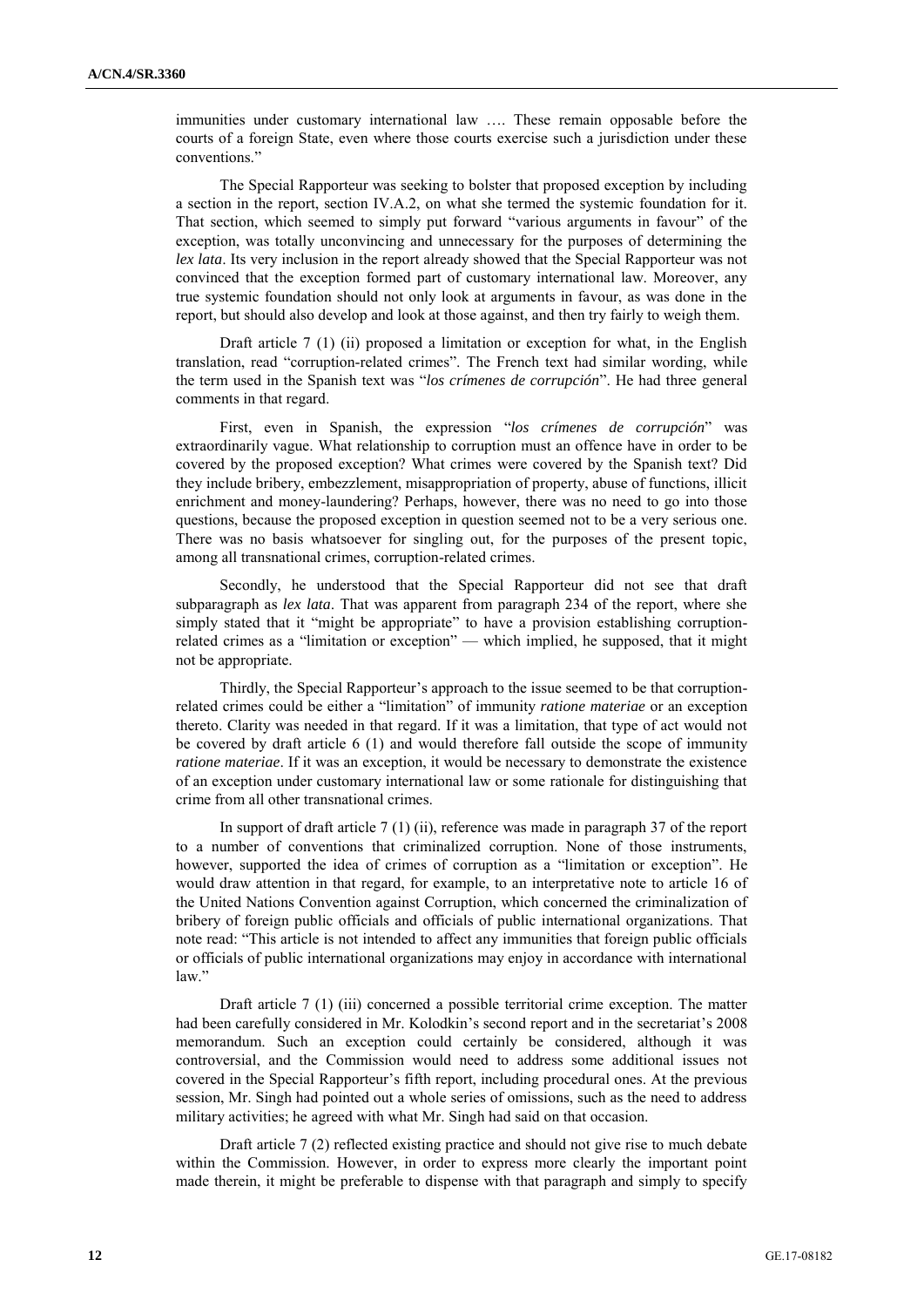in the title and text of the draft article that the entire draft article only applied with respect to immunity *ratione materiae*.

Draft article 7 (3) raised a number of questions. For example, it was not clear why subparagraph (i) was limited to treaties under which immunity would not be applicable, rather than to treaties under which immunity would be applicable, and it was not clear what kind of tribunal was envisaged in subparagraph (ii).

Turning to the future of the topic, he said that it was difficult to see where the topic was heading unless and until the Commission was able to reach agreement on the question of whether to include exceptions to immunity *ratione materiae* at all and, if so, on what basis — *lex lata* or as new law. Only then might it be possible to engage constructively on what those exceptions should be. As he had explained, he did not see the central proposal in the fifth report, as set out in draft article  $7(1)$ , as providing a basis for agreement. He saw no basis in existing State practice for an exception for so-called international crimes, and no support whatsoever for singling out corruption-related crimes. In his view, it would not be right at the current stage, and on the basis of the report under consideration, to propose a text like draft article 7 (1), even as a new rule of international law.

For all those reasons, and like some of those who had spoken in the debate the previous year, he did not support sending draft article 7 to the Drafting Committee.

It was worth stepping back and seeing where the Commission was with the topic. The Commission had adopted four draft articles and one paragraph of another, together with some rather extensive commentaries. In 2015, the Drafting Committee had provisionally adopted a further two draft provisions, which the Commission would presumably adopt at the current session, together with commentaries. He looked forward to seeing the Special Rapporteur's drafts for those commentaries and he trusted that Commission members would have sufficient time to consider them carefully, perhaps even in a working group, before they were asked to adopt them in plenary.

The Commission also needed to return to some of the draft articles already adopted to ensure a degree of consistency between them, including on terminology. That was a matter for the Drafting Committee, which also had to complete work on some of the drafts already submitted to it, in particular some of the proposed definitions in draft article 2.

There were inconsistencies and uncertainties of language within the texts so far adopted by the Commission, and he hoped that it would have an opportunity to return to those texts before the first reading was completed. For example, it had yet to be explained what was meant by "immunity from jurisdiction". Particularly important in practice would be the question of whether that included, as surely it must, inviolability of the person, such as freedom from arrest and detention. Perhaps the Commission would come back to that matter in 2018, when it would hopefully return to the all-important procedural aspects of the topic.

Indeed, as he had said before, he did not see how the Commission could seriously consider exceptions, except perhaps in an entirely preliminary way, without knowing anything about the procedural matters that would be proposed to it. The Commission and States — needed to have the overall picture. For example, it could be seen from paragraph 245 of the report that the Special Rapporteur had not covered in the present report what was perhaps the main and least controversial exception, namely waiver. To deal with exceptions without covering waiver would be to give a very misleading picture. It seemed clear that the Drafting Committee could not deal definitively with the issues raised by draft article 7 until the Commission had received and debated the Special Rapporteur's proposals on related procedural matters, to be addressed in the sixth report, which would not now be available until 2018.

In conclusion, he said that it would now be for the Commission to decide how to proceed with the topic, in the light of further careful study and a report from the Special Rapporteur on procedural issues, or at least an indication of the extent to which she agreed with what the previous Special Rapporteur had said on procedure in his third report. As he had said, he would not support sending draft article 7 to the Drafting Committee, but he did look forward to the Commission's further informal consultations referred to earlier by the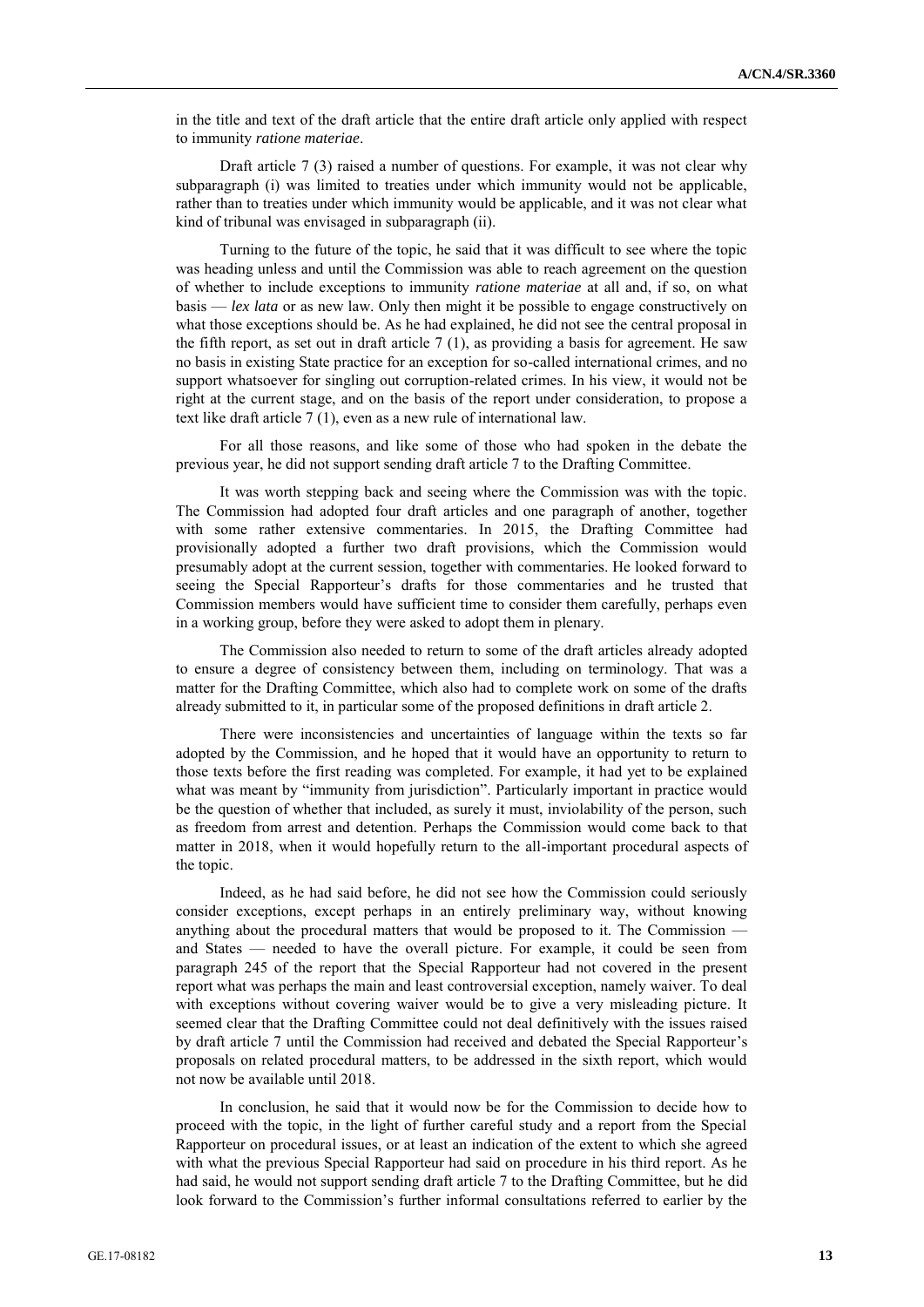Special Rapporteur of those matters later in the session on the basis of a brief working document presented by the Special Rapporteur.

**Mr. Hmoud** said that he wished to note that there was an understanding that members who had spoken on the topic at the previous session had the right to take the floor again, for example if they wished to respond to a point raised at the current session.

**Mr. Nguyen** said that he would like to thank the Special Rapporteur for her welldocumented fifth report. Although the report exceeded the specified page limit, its length was acceptable in view of the complexity and sensitivity of the topic under discussion. However, the analysis of cases and the reference to State practice concerning Asia should be further developed. For instance, in the section on national judicial practice, only one footnote, footnote 218, dealt with the case heard by the Bow Street Magistrates' Court in the United Kingdom concerning the request for an arrest warrant against a Chinese minister of trade. The lack of examples of regional practice might affect the Special Rapporteur's conclusions on the questions considered in the report.

Like other speakers, he was of the view that there was a need to strike a balance between *lex lata* and *lex ferenda*, in accordance with the Commission's mandate. Similarly, a balance should be struck between the need to punish the perpetrators of international crimes and to respect State sovereignty.

He agreed with the Special Rapporteur's reasoning for not using the words "limitations" and "exceptions" in draft article 7. However, as the wording of the title and the content of the draft article in fact referred mainly to the notion of "exception" rather than "limitation", the question of limitations and exceptions should be further clarified. In particular, he agreed with other Commission members who had spoken at the previous session that the Special Rapporteur should clarify the legal nature of exceptions to immunity for the crimes listed in draft article 7. In paragraph 219 of the report, she identified only two categories of international crimes: the first included international organized crimes such as piracy, corruption and human trafficking, while the second concerned such crimes as war crimes and crimes against humanity. However, draft article 7 (1) provided for three categories of crimes in relation to which immunity did not apply: international crimes undermining the fundamental legal values of the international community, corruption-related crimes and crimes committed in the territory of the forum State. Although apartheid was mentioned in paragraph 219 along with other international crimes such as genocide, it had been omitted from draft article 7 for no clear reason. All international crimes universally recognized as such and falling under international jurisdiction should be included in draft article 7 (1), including apartheid.

The crime of aggression had not been included in draft article 7 (1), for the reasons given in paragraph 222 of the report. The identification of an act of aggression fell within the responsibility and functions of the Security Council under Chapter VII of the Charter of the United Nations and of the General Assembly in the event of a deadlock in the Security Council. Under article 5 of the Rome Statute of the International Criminal Court, provision was made for the Court to exercise jurisdiction with respect to the crime of aggression in accordance with the relevant provisions of the Charter. Furthermore, the crime of aggression was provided for in article 16 of the Commission's 1996 draft Code of Crimes against the Peace and Security of Mankind. Therefore, the crime of aggression must fall within the scope of international jurisdiction, rather than domestic jurisdiction. Crimes against the peace and security of mankind were crimes under international law and punishable as such, whether or not they were punishable under national law. Accordingly, in the light of the above, no rule of immunity should apply in national jurisdictions for a crime of aggression committed by State officials. Hence, he would agree with other members who, at the previous session, had proposed the inclusion of that crime in the list of exceptions to immunity.

Customary law generally recognized immunity *ratione personae* for Heads of State, Heads of Government and ministers for foreign affairs in all circumstances. Therefore, bearing in mind the need for consistency with paragraph 2, the term "*ratione materiae*" should be inserted after the word "immunity" in paragraph 1 of draft article 7 in order clearly to identify the type of immunity in question. Such mention would also reflect the